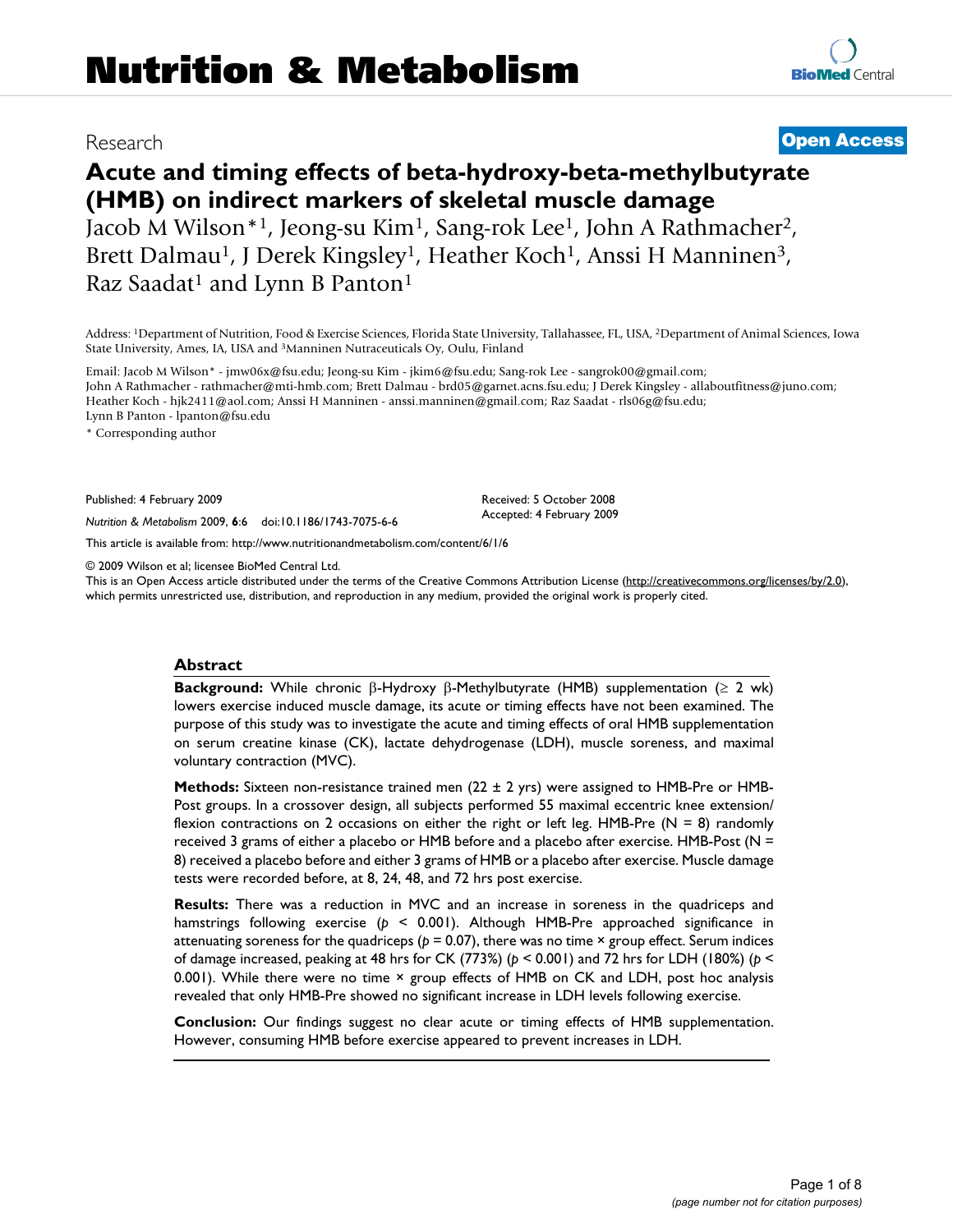# **Introduction**

Oral administration of the leucine metabolite, betahydroxy beta-methylbutyrate (HMB), has been associated with increased lean body mass (LBM) [1,2], isometric [1], isokinetic [1], and dynamic strength [3]. Moreover, these positive effects of HMB supplementation have generalized across young [4], elderly [5], untrained [1,3], trained [6,7], and clinically cachexic conditions [8].

HMB is presently thought to at least partly exert its effects via increasing the availability of substrate for *de novo* cholesterol synthesis within skeletal muscle [3,9]. Specifically, HMB is converted to 3-hydroxy-3-methylglutarylcoenzyme A (HMG-CoA) with a subsequent increase in the activity of the rate limiting enzyme for cholesterol synthesis HMG-CoA reductase [3,9]. The result is an overall reinforcement of the sarcolemma as well as the provision of valuable substrate for its repair following muscle damaging and or injurious exercise [3,9]. This is evidenced by studies demonstrating that HMB leads to decreased markers of muscle damage following mechanically strenuous exercise included lower levels of creatine kinase (CK) [3,4], lactate dehydrogenase (LDH) [10], 3-methylhistidine (3-MH) [3], urine urea nitrogen and plasma urea [2], and muscular soreness [4].

The effectiveness and generalizability of HMB supplementation merits further research into how to optimize its administration. Currently, the main variable examined has been the optimal dosage of HMB supplementation [1,3], which appears to be 3 grams per day [1,3]. However, there are no studies that have examined the acute effects of HMB administration (e.g its administration the day of exercise), as studies thus far chronically load the supplement ( $\geq 2$  weeks) [3,6,11-13]. Moreover, if HMB does exert acute effects, we are unaware of research investigating if there is an advantage to consuming the supplement prior to as compared to after exercise (timing effects). Based on findings demonstrating that the timing of ingestion appears to be an important element in recovery from exercise for a number of nutrients and nutrient derivatives [14-16], we feel this is a worthy question of interest. Therefore, the purpose of this experiment was to investigate the acute and timing effects of an HMB supplement on indices of muscle damage and performance following a unilateral eccentrically based muscle damaging protocol in untrained subjects. For the reason that consuming HMB prior to exercise is thought to allow its incorporation into muscle tissue before the strenuous event, and because blood flow directed toward muscle tissue during exercise would enhance this effect, we hypothesized that consuming HMB prior to exercise would attenuate indices of muscle damage relative to both a placebo, and consumption of HMB after exercise.

# **Methods**

## *Subjects*

Sixteen healthy college-aged men  $(22 \pm 2 \text{ yrs})$  were recruited for the study. Subjects could not have participated in a resistance exercise program or taken nutritional supplements for at least six months prior to data collection. Subjects also could not participate if they smoked, had high resting blood pressure  $(≥ 140/90$  mmHg) or were currently taking anti-inflammatory agents. Screening for the above criteria was obtained by phone or in person prior to any testing. Each subject signed an informed consent approved by the University Institutional Review Board before participating in the study.

# *Experimental design*

On the first visit subjects reported to the laboratory after a 12-hour fast. Body composition was measured using the sum of 3 skinfolds (chest, abdomen, and thigh) following the procedures of Jackson and Pollock [17]. Baseline muscle soreness of the quadriceps and hamstrings was evaluated using the visual analogue scale (VAS). Reliability scores for the VAS have been reported as high at *r* = 0.97 for assessing soreness [18]. A baseline blood draw was taken to measure serum CK and LDH levels. The first treatment, either placebo (rice maltodextrin) or HMB supplement was administered in 12 individual gelatin capsules (3 grams) after the first 2 tests were completed. Following ingestion of the capsules, the subjects sat in the laboratory for 60 minutes. This duration was selected based on the rationale that a 3 gram bolus of HMB appears to peak in plasma 60 minutes after ingestion [19]. A second reason was based on the premise that HMB may interact with muscle in a similar manner to leucine [20]. After administration of leucine containing essential amino acid mixture, the rate of incorporation of labeled leucine into mixed muscle protein rapidly rises after 30 minutes, reaching peak values at 60 minutes before returning to baseline at 120 minutes [21]. Therefore, it was reasoned that a 60-minute interval would allow ample incorporation of HMB into skeletal muscle tissue. After the 60 minute period the subjects underwent an isometric strength test using a maximal voluntary contraction (MVC) of the quadriceps and hamstrings [16], in which reliability (test/retest) in our laboratory is reported high when using a 1 week interval ( $r = 0.99$ ,  $N = 8$ ). Following this test, the subjects performed an eccentric exercise bout. Immediately after the completion of the exercise protocol, the subjects ingested another 12 pills of either placebo or HMB. All measurements used before the eccentric exercise bouts were repeated at eight, 24, 48, and 72 hours after the eccentric exercise bout.

# *Control of diet and exercise*

All subjects were required to keep a record of their diet (all food and beverages) for 48 hours prior to and during the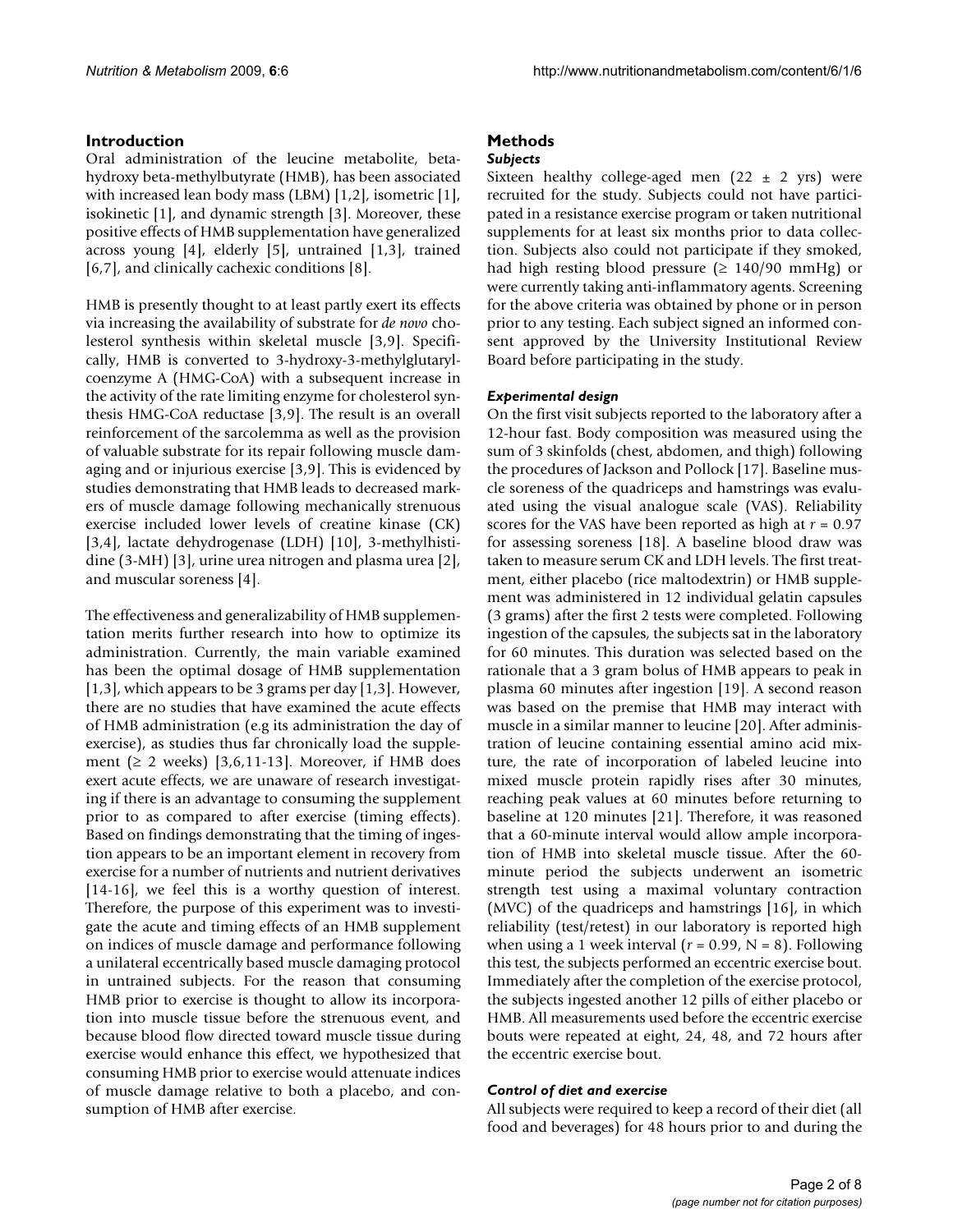first experiment participated in. The dietary log was then given to the subject with instructions to replicate the food consumption for 48 hours prior to and during the second randomly assigned experiment [22]. In addition, subjects were told to refrain from taking any anti-inflammatory dietary supplements or medications to prevent any further nutritional or drug-related protection against the exerciseinduced muscle damage. These restrictions were enforced 48 hours before and during the testing period. Finally, subjects were to keep activity to a minimum, and to not perform any strenuous exercise 72 hours before and during the testing period.

#### *Supplementation and resistance exercise protocol*

Subjects were randomly assigned to either pre  $(n = 8)$  or post  $(n = 8)$  exercise HMB conditions. The MVC and muscle damaging exercise protocol was adapted from White et al. [16] in which all subjects performed 3 maximal isometric contractions of the hamstrings and quadriceps followed by 55 maximal eccentric unilateral knee extension/ flexion contractions on 2 separate occasions using the Biodex™ (Shirley, New York) isokinetic machine, performed on the dominant or non-dominant leg in a counter-balanced crossover design. HMB-Pre (n = 8) received 3 grams of HMB before and a placebo after exercise, or a placebo before and after exercise in the counter-balanced crossover design separated by 2 weeks. HMB-Post  $(n = 8)$ received a placebo before and 3 grams of HMB after exercise, or a placebo before and after exercise in the counterbalanced crossover design again 2 weeks later. For the MVC protocol, the subject's upper and lower body was restricted with shoulder and leg straps to help isolate the exercising leg. Subjects completed ten sub-maximal concentric/concentric contractions of the quadriceps and hamstrings of the dominant or nondominant leg for a warm up. They were then tested for the MVC 3 minutes after the completion of the warm up. All testing for MVC was performed with the subject's knee joint placed at a 60° angle. Subjects alternated 5-second maximal isometric contractions separated by 30-second rest of the knee extensors and flexors for a total of 3 repetitions per contraction. The highest values were then recorded. After 3 minutes of rest, the subjects performed the eccentric protocol which was divided into 1 set of 5 repetitions followed by 5 sets of 10 repetitions. During the eccentric protocol the Biodex™ was set through a range of motion of 1.75 rad [100°], performed at an angular velocity of 1.05 rad/s  $[60^{\circ}/s]$ .

#### *Creatine kinase and lactate dehydrogenase*

Five mL of blood was taken from an antecubital vein using sterile venipuncture techniques. Blood was collected in EDTA coated tubes and centrifuged for 10 minutes at 3200 rpm. Samples were separated and stored at -80°C until analysis. Serum CK and LDH activity were measured in duplicate using an enzymatic assay kit (StanBio Laboratories; Borne, Texas) after all samples had been collected. Our coefficient of variation between duplicates was less than 1%.

# *Statistical analysis*

Sixteen subjects were selected as this number allowed us to have 8 individuals placed in the HMB-Pre condition, and 8 to be placed in the HMB-Post condition. Our rationale for subject size was based on a study by Van Someren et al. [23]. In a randomized cross over design similar to our study, these investigators found that 2 weeks of HMB supplementation in 8 untrained subjects was able to significantly decrease serum CK, soreness, and the decline seen in MVC following an eccentric muscle damaging protocol. Using the equation: effect size (ES) = (experimental mean-control mean)/the pooled standard deviation of peak serum CK levels (μl), the study by Van Someren et al. had an ES of  $1.4 = [(315-154)/116 \text{ µ}]$ . Based on an alpha level of 0.05, a power of 80 and an effect size of 1.4, a total of 14 subjects were needed for the study.

A 3 × 5 [condition (HMB-Pre, HMB-Post, and placebo) × time (0, 8, 24, 48, and 72 hrs)] repeated Analyses of Variance (ANOVA) was used to test for significance between MVC values and VAS scores. A  $3 \times 4$  [condition  $\times$  time (8, 24, 48, and 72 hrs)] repeated ANOVA was used to test for significance for CK and LDH values which were normalized to a percentage. A Tukey HSD post hoc test was used to locate significance between time points if there was a main effect of time. All significance was accepted at *p* ≤ 0.05. All statistical procedures were carried out on Statistica (StatSoft®, Tulsa, OK, USA).

# **Results**

# *Subject characteristics*

There were no differences between groups for age, body weight, height, percent body fat or lean mass (Table 1). All

|  |  | Table I: Subject characteristics (N = 16) |  |  |
|--|--|-------------------------------------------|--|--|
|--|--|-------------------------------------------|--|--|

| <b>Variables</b> | $HMB-Pre (n = 8)$ | $HMB-Post (n = 8)$ |
|------------------|-------------------|--------------------|
| Age (yrs)        | $22 \pm 2.0$      | $22 \pm 2.0$       |
| Height (cm)      | $177.0 \pm 5.0$   | $178 + 4.0$        |
| Weight (kg)      | $72.0 + 10.6$     | $72.0 + 9.0$       |
| Body Fat %       | $12.6 \pm 6.0$    | $13.2 \pm 4.0$     |

Values are means ± standard deviation.

 $* p < 0.05$ , significantly different from 0 time point HMB pre exercise (HMB-pre), received supplement before exercise and placebo after; HMB post exercise (HMB-post), received supplement after exercise and placebo before exercise.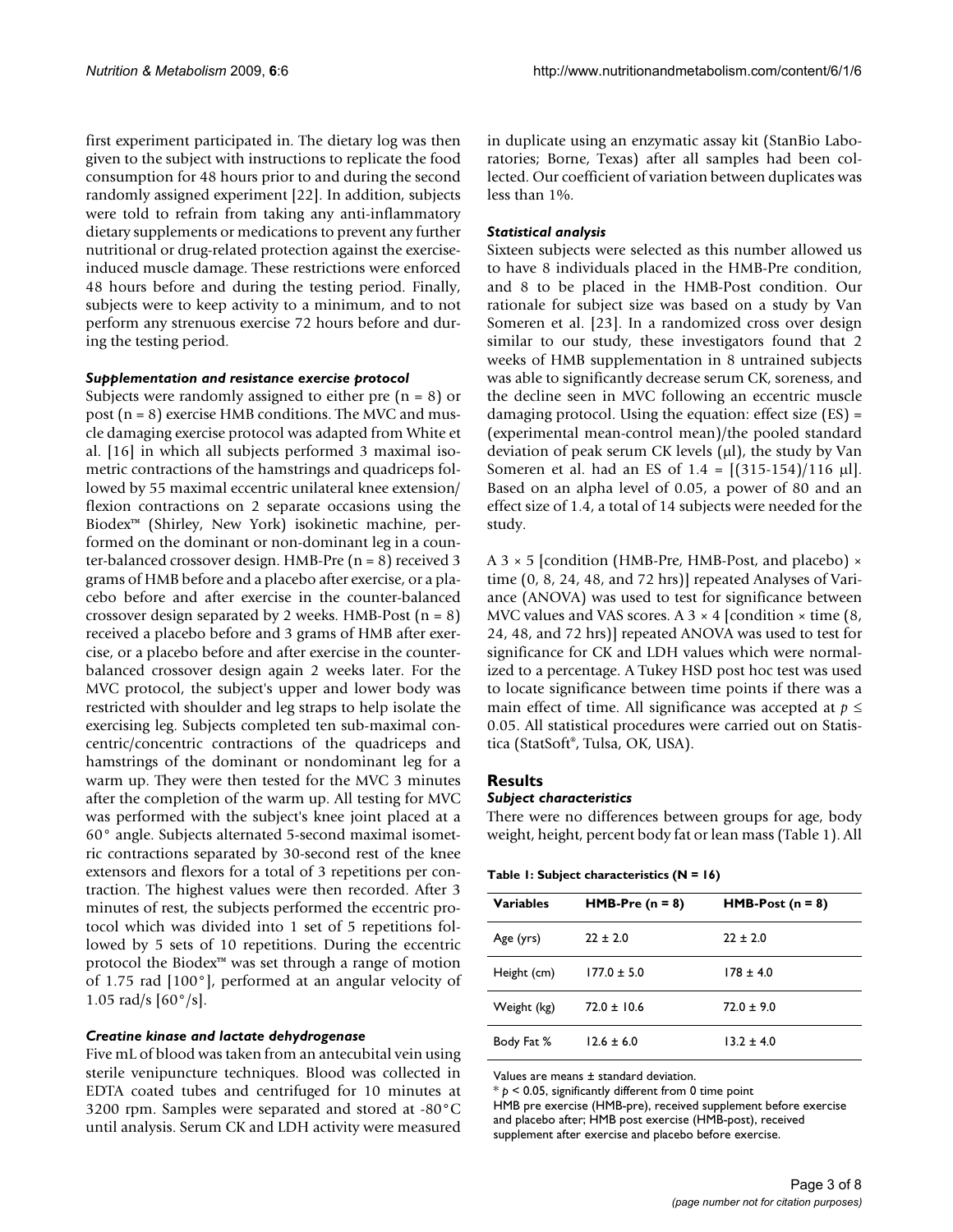subjects verbally confirmed that they had not been involved in resistance exercise for at least six months and were not taking any dietary supplements or anti-inflammatory agents prior to the study. Of the 16 subjects who met screening criteria, none dropped out of the study, and all completed the entire protocol as described.

#### *Maximal Voluntary Contraction*

Baseline MVC scores for both the quadriceps and hamstrings were similar for all 3 conditions (Figure 1). There was no condition by time interaction for MVC values for either the quadriceps or hamstrings, however there were significant time effects for MVC in both the quadriceps  $(F_{(4,116)} = 5.0, p \le 0.05, ES = 0.15)$  and hamstrings  $(F_{(4,116)}$  $= 13.6, p ≤ 0.05$ , ES = 0.30). After the exercise bout, MVC scores were significantly lower for all time points compared to the pre-exercise values (Figure 1), with the greatest declines occurring at 8 hrs in the quadriceps (-22%) and at 48 hrs in hamstrings (-38%) with no acute or timing differences observed with HMB supplementation.

# *Muscle soreness*

Pre-exercise values were not different among conditions for muscle soreness (Figure 2). While the HMB-Pre condition approached significance in lowering quadriceps soreness ( $p = 0.07$ ) and visually appeared to decrease soreness for hamstrings (Figure 2), there were no condition by time interactions found. However, there were main time effects for both the quadriceps ( $F_{(4,116)} = 17$ ,  $p \le 0.05$ , ES = 0.37) and hamstrings ( $F_{(4,116)} = 17$ ,  $p \le 0.05$ , ES = 0.53) soreness. After the exercise bout, soreness values were significantly elevated for all time points compared to the pre-exercise

values (Figure 2, Table 1.0). Quadriceps soreness peaked at 24 h for HMB-Pre (2.0 cm), and at 48 h for both HMB-Post (2.6 cm) and placebo (2.8 cm) conditions (Figure 2), while hamstring soreness peaked at 48 h for HMB-Pre (3.4 cm), HMB-Post (4.4 cm), and placebo (4.2 cm) conditions (Figure 2).

#### *Changes in serum CK and LDH*

There were no differences in serum CK values among the 3 conditions at baseline. While visually HMB-Pre appeared to decrease the rise in serum CK following exercise (Figure 3), there was no condition by time interaction after the exercise bout. However, there was a significant time effect  $(F_{(3,87)} = 6.6, p \le 0.05, ES = 0.20)$ . A significant percent increase in CK was found for all 3 groups peaking at 48 hrs for both placebo (906%)(*p* < 0.001) and HMB-Post (1,000%)(*p* < 0.001) conditions, and at 72 hrs (508 %) for the HMB-Pre condition. The supplement or timing of ingestion had no significant effect on serum CK at any time points. There were no differences in LDH values among the 3 conditions at baseline. While there was a significant time effect for % increase in serum LDH ( $F_{(3,87)}$  = 14.1,  $p \le 0.05$ , ES = 0.33) (Figure 3), there was no time  $\times$ group interaction. Post hoc analysis revealed that LDH values significantly increased in both the placebo (219%, 72 hrs) and HMB-Post (247%, 72 hr) groups (Table 2). However, there were no significant increases in LDH values in the HMB-Pre condition (Table 2, Figure 3).

#### **Discussion**

This study was designed to determine if HMB taken in close proximity to exercise (acute effects) could lower



# Peak torque of maximal voluntary contraction (MVC) **Figure 1** for the knee extensors and flexors across the 72 hours

**Peak torque of maximal voluntary contraction (MVC) for the knee extensors and flexors across the 72 hours**. Values are means ± standard errors, \* *p* ≤ 0.05, significantly different from 0 time point, there were no differences among conditions. HMB-Pre, received HMB before exercise and placebo after; HMB-Post, received HMB after exercise and placebo before exercise; Control, received a placebo before and after exercise; N, newtons.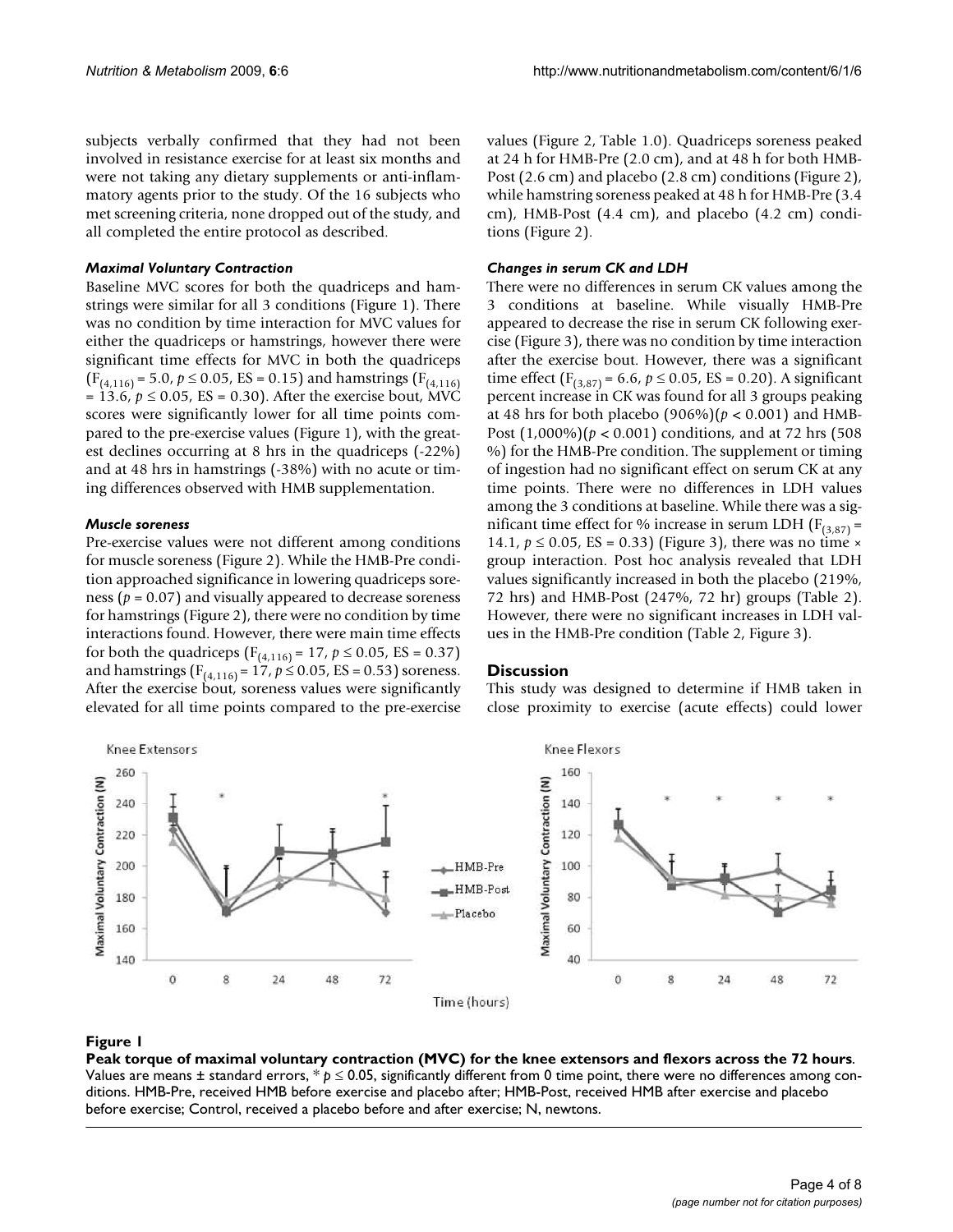

#### Visual analogue soreness across the **Figure 2** 72 hours for the quadriceps and hamstrings

**Visual analogue soreness across the 72 hours for the quadriceps and hamstrings**. Values are means ± standard errors. \* *p* ≤ 0.05, significantly different from 0 time point, there were no differences among conditions. HMB-Pre, received HMB before exercise and placebo after; HMB-Post, received HMB after exercise and placebo before exercise; Control, received placebo before and after exercise.

indirect markers of muscle damage, and whether these acute effects were greater when the supplement was administered before as compared to after exercise (timing effects). Muscle damage was chemically inferred through plasma CK and LDH levels, functionally through isometric MVC of the quadriceps and hamstrings, and muscle soreness through the use of a VAS. Our study found that there were no clear differences in indirect markers of muscle damage regardless of the time of ingestion; however, we did notice that consuming HMB prior to exercise was able to prevent LDH values from significantly increasing following muscle damaging exercise.

We also noted that consuming HMB prior to exercise visually attenuated the rise in CK (Figure 3), and soreness in both the quadriceps ( $p = 0.07$ ), and hamstrings (Figure 2). Intriguingly, the placebo and HMB-Post conditions experienced virtually identical changes in each of these parameters. In a similar cross over design study, Van Someren et al. [4] found that 2 weeks of HMB supplementation prior



# Percent change in serum creatine kinase (CK) and la **Figure 3** ctate dehydrogenase (LDH) values across the 72 hours

**Percent change in serum creatine kinase (CK) and lactate dehydrogenase (LDH) values across the 72 hours**. Values are means ± standard errors. \* *p* ≤ 0.05, significantly different from 0 time point, there were no differences among conditions. HMB-Pre, received HMB before exercise and placebo after; HMB-Post, received HMB after exercise and placebo before exercise; Control, received placebo before and after exercise.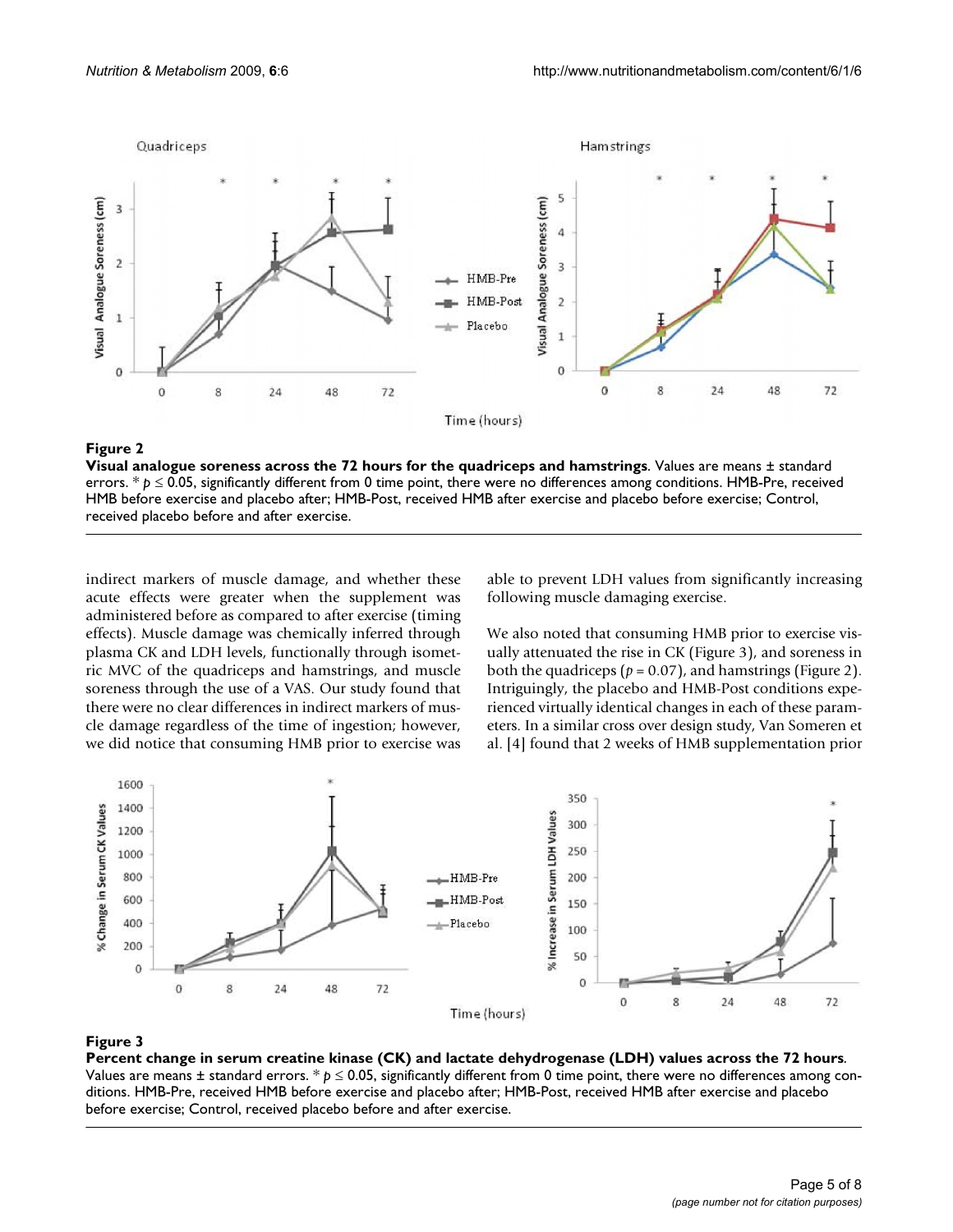| <b>Variables</b>      |         | $\mathbf{0}$  | 8 hrs          | 24 hrs         | 48 hrs          | 72 hrs          |
|-----------------------|---------|---------------|----------------|----------------|-----------------|-----------------|
| MVC Knee Extensors    | Control | $216 \pm 10$  | $178 \pm 29*$  | $193 \pm 17$   | $191 \pm 16$    | $180 \pm 22*$   |
| (N)                   | Pre     | $224 \pm 15$  | $170 \pm 28$ * | $188 \pm 17$   | $206 \pm 16$    | $165 \pm 22*$   |
|                       | Post    | $231 \pm 15$  | $171 \pm 28$ * | $210 \pm 16$   | $208 \pm 15$    | $215 \pm 23$    |
| MVC Knee Flexors      | Control | $118 \pm 7$   | $92 \pm 11$    | $82 \pm 6$     | $80 \pm 8$      | $76 \pm 8$      |
| (N)                   | Pre     | $127 \pm 10$  | $92 \pm 16$    | $91 \pm 9$     | $97 \pm 11$     | $79 \pm 12*$    |
|                       | Post    | $127 \pm 12$  | $88 \pm 13$    | $92 \pm 11*$   | $71 \pm 12*$    | $85 \pm 14*$    |
| <b>VAS Quadriceps</b> | Control | $0.0 \pm 0.0$ | $2.0 \pm 0.4$  | $2 \pm 0.4$    | $2.6 \pm 1.4*$  | $1.0 \pm 0.4$   |
| (cm)                  | Pre     | $0.0 \pm 0.0$ | $0.7 \pm 0.5$  | $1.9 \pm 1.0*$ | $1.5 \pm 1.0$   | $0.9 \pm 1.0$   |
|                       | Post    | $0.0 \pm 0.0$ | $1.0 \pm 0.3$  | $2.0 \pm 1.0$  | $3.0 \pm 1.0*$  | $2.6 \pm 1.0*$  |
| <b>VAS Hamstrings</b> | Control | $0.0 \pm 0.0$ | $1.1 \pm 0.3$  | $2.1 \pm 0.5$  | $4.2 \pm 0.6*$  | $2.4 \pm 0.5*$  |
| (cm)                  | Pre     | $0.0 \pm 0.0$ | $0.7 \pm 0.7$  | $2.3 \pm 0.7$  | $3.4 \pm 0.8^*$ | $2.4 \pm 0.7$   |
|                       | Post    | $0.0 \pm 0.0$ | $1.2 \pm 0.5$  | $2.2 \pm 0.7$  | $4.4 \pm 0.9*$  | 4.1 $\pm$ 0.8*  |
| <b>CK</b>             | Control | $165 \pm 36$  | $398 \pm 95$   | $623 \pm 140$  | $1032 \pm 141*$ | $801 \pm 204$   |
| (U/L)                 | Pre     | $201 \pm 51$  | 382 ± 135      | $551 \pm 135$  | $853 \pm 396$   | 1098 ± 289*     |
|                       | Post    | $199 \pm 51$  | $430 \pm 134$  | 759 ± 199      | $1531 \pm 937*$ | $937 \pm 289*$  |
| LDH                   | Control | $113 \pm 7$   | $125 \pm 10$   | $131 \pm 18$   | $186 \pm 29$    | $372 \pm 78$ *  |
| (U/L)                 | Pre     | $144 \pm 10$  | $154 \pm 23$   | $134 \pm 25$   | $159 \pm 41$    | $224 \pm 110$   |
|                       | Post    | $124 \pm 10$  | $129 \pm 22$   | $129 \pm 26$   | $219 \pm 41$    | $419 \pm 111$ * |

#### **Table 2: Values for CK, MVC, and VAS for the three supplement groups**

Values are means ± standard deviation.

\* *p* < 0.05, significantly different from 0 time point

Pre, received supplement before exercise and placebo after; Post, received supplement after exercise and placebo before exercise; Control,

received placebo before and after exercise; CK, creatine kinase; MVC, maximal voluntary contraction; N, newtons; VAS, visual analogue scale.

to muscle damaging exercise was able to significantly lower both serum markers of muscle damage and muscle soreness. Serum markers of muscle damage are known to be notoriously variable [16,24,25] and perhaps in order to have enough power to see significant effects of consuming HMB prior to exercise relative to the placebo and HMB-Post groups it may need to be loaded ( $\geq 2$  weeks) prior to the exercise bout such as was done in the study by Van Someren et al. [4].

All of the studies that we are aware of have administered HMB for at least 2 weeks prior to the muscle damaging bout [3,6,11-13]. Presently, we are unaware of what the length of time needed for loading HMB would be in order to see significant effects. Exposure of isolated non muscle tissues to acid has revealed HMB concentrations as high as 100 μM [26]. If HMB is covalently bound to muscle tissue, it is conceivable that consuming the supplement increases these concentrations over time. With other amino acid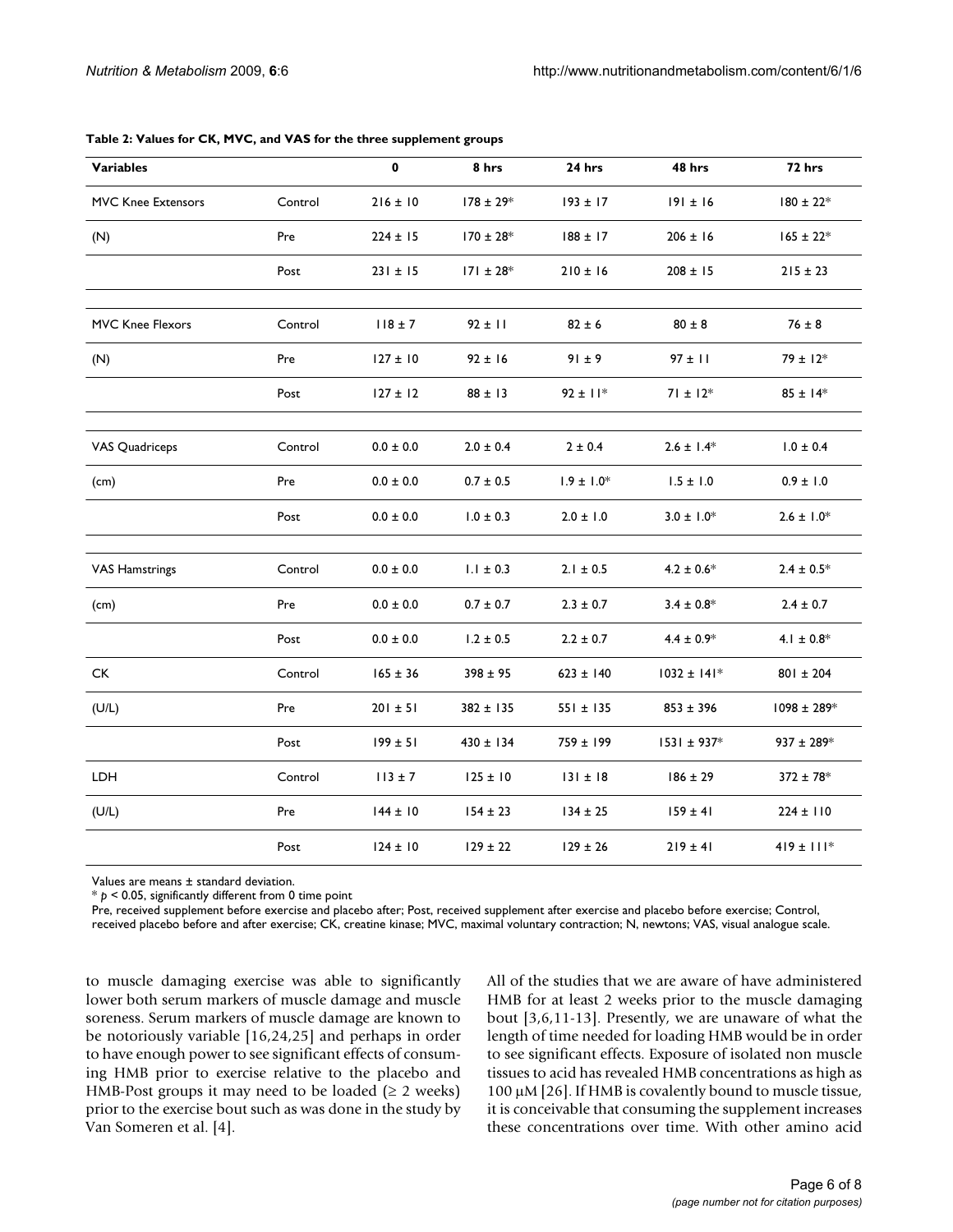derivatives such as creatine monohydrate, loading when administering large bolus ingestions (20 grams per day) can saturate muscle tissue within 1 week's time, while supplementing with lower doses (3 grams) takes longer to saturate muscle (28 days) [27]. If a period of loading is necessary, then it may explain the dose response seen in past studies. For example, Nissen et al.[3] found that consuming HMB at 3 grams per day while resistance training 3 days per week over 32 weeks time resulted in greater changes in total body strength and lean body mass than 1.5 grams. While this is only speculative, it may be that 3 grams resulted in greater saturation of muscle tissue with HMB than the 1.5 gram condition.

One limitation in our study would be that we analyzed indirect indices of muscle damage. However, there are a number of direct measures including z-line streaming, zigzagging, and centralized nuclei which may give valuable information as to the effects of HMB on indices of muscle damage.

In conclusion, our findings suggest that there were no clear acute or timing effects of HMB supplementation on indirect markers of muscle damage. However, consuming HMB an hour before exercise appeared to prevent increases in select markers of damage. It appears that HMB may need a loading period prior to exercise in order to significantly attenuate the rise in indices of muscle damage relative to placebo and HMB-Post conditions. Similar to creatine based studies, we suggest that future researchers examine how loading effects the concentration of HMB into skeletal muscle tissue, and what variables including duration of the loading period, and dosage loaded play in saturating skeletal muscle.

# **Competing interests**

The authors declare that they have no competing interests.

#### **Authors' contributions**

Design and development of this trial conducted at Florida State University's nutrition, food and exercise sciences research laboratory was performed by JMW and LBP. Data collection was carried out by JMW, BD, JDK, HK, RS and S-RL. Blood processing and analysis of serum indices of damage were carried out by JMW, J-SK, RS, and S-RL. Statistical analysis, data evaluation, manuscript preparation and manuscript revisions were carried out by JMW, AM, J-SK, LBP, JDK, and JR. All authors read and approved the final manuscript.

#### **Acknowledgements**

The authors would like to thank Metabolic Technologies Incorporated (Ames, IA) for supplying both the HMB and placebo capsules. In addition, we would like to thank Gabriel Wilson for his valuable insights into the manuscript.

#### **References**

- Gallagher PM, Carrithers JA, Godard MP, Schulze KE, Trappe SW: **[Beta-hydroxy-beta-methylbutyrate ingestion, Part I: effects](http://www.ncbi.nlm.nih.gov/entrez/query.fcgi?cmd=Retrieve&db=PubMed&dopt=Abstract&list_uids=11128859) [on strength and fat free mass.](http://www.ncbi.nlm.nih.gov/entrez/query.fcgi?cmd=Retrieve&db=PubMed&dopt=Abstract&list_uids=11128859)** *Med Sci Sports Exerc* 2000, **32(12):**2109-15.
- 2. Jowko E, Ostaszewski P, Jank M, Sacharuk J, Zieniewicz A, Wilczak J, *et al.*: **[Creatine and beta-hydroxy-beta-methylbutyrate](http://www.ncbi.nlm.nih.gov/entrez/query.fcgi?cmd=Retrieve&db=PubMed&dopt=Abstract&list_uids=11448573) [\(HMB\) additively increase lean body mass and muscle](http://www.ncbi.nlm.nih.gov/entrez/query.fcgi?cmd=Retrieve&db=PubMed&dopt=Abstract&list_uids=11448573) [strength during a weight-training program.](http://www.ncbi.nlm.nih.gov/entrez/query.fcgi?cmd=Retrieve&db=PubMed&dopt=Abstract&list_uids=11448573)** *Nutrition* 2001, **17(7–8):**558-66.
- 3. Nissen S, Sharp R, Ray M, Rathmacher JA, Rice D, Fuller JC Jr, *et al.*: **[Effect of leucine metabolite beta-hydroxy-beta-methylbu](http://www.ncbi.nlm.nih.gov/entrez/query.fcgi?cmd=Retrieve&db=PubMed&dopt=Abstract&list_uids=8941534)tyrate on muscle metabolism during resistance-exercise [training.](http://www.ncbi.nlm.nih.gov/entrez/query.fcgi?cmd=Retrieve&db=PubMed&dopt=Abstract&list_uids=8941534)** *J Appl Physiol* 1996, **81(5):**2095-104.
- 4. van Someren KA, Edwards AJ, Howatson G: **[Supplementation](http://www.ncbi.nlm.nih.gov/entrez/query.fcgi?cmd=Retrieve&db=PubMed&dopt=Abstract&list_uids=16286672) with beta-hydroxy-beta-methylbutyrate (HMB) and alpha[ketoisocaproic acid \(KIC\) reduces signs and symptoms of](http://www.ncbi.nlm.nih.gov/entrez/query.fcgi?cmd=Retrieve&db=PubMed&dopt=Abstract&list_uids=16286672) [exercise-induced muscle damage in man.](http://www.ncbi.nlm.nih.gov/entrez/query.fcgi?cmd=Retrieve&db=PubMed&dopt=Abstract&list_uids=16286672)** *Int J Sport Nutr Exerc Metab* 2005, **15(4):**413-24.
- 5. Vukovich MD, Stubbs NB, Bohlken RM: **[Body composition in 70](http://www.ncbi.nlm.nih.gov/entrez/query.fcgi?cmd=Retrieve&db=PubMed&dopt=Abstract&list_uids=11435528) [year-old adults responds to dietary beta-hydroxy-beta](http://www.ncbi.nlm.nih.gov/entrez/query.fcgi?cmd=Retrieve&db=PubMed&dopt=Abstract&list_uids=11435528)[methylbutyrate similarly to that of young adults.](http://www.ncbi.nlm.nih.gov/entrez/query.fcgi?cmd=Retrieve&db=PubMed&dopt=Abstract&list_uids=11435528)** *J Nutr* 2001, **131(7):**2049-52.
- Panton LB, Rathmacher JA, Baier S, Nissen S: **[Nutritional supple](http://www.ncbi.nlm.nih.gov/entrez/query.fcgi?cmd=Retrieve&db=PubMed&dopt=Abstract&list_uids=10978853)[mentation of the leucine metabolite beta-hydroxy-beta](http://www.ncbi.nlm.nih.gov/entrez/query.fcgi?cmd=Retrieve&db=PubMed&dopt=Abstract&list_uids=10978853)[methylbutyrate \(hmb\) during resistance training.](http://www.ncbi.nlm.nih.gov/entrez/query.fcgi?cmd=Retrieve&db=PubMed&dopt=Abstract&list_uids=10978853)** *Nutrition* 2000, **16(9):**734-9.
- 7. Neighbors KL, Ransone JW, Jacobson BH, LeFavi RG: **Effects of dietary** β**-hydroxy-**β**[-methylbutyrate on body composition in](http://www.ncbi.nlm.nih.gov/entrez/query.fcgi?cmd=Retrieve&db=PubMed&dopt=Abstract&list_uids=12580653 ) [collegiate football players.](http://www.ncbi.nlm.nih.gov/entrez/query.fcgi?cmd=Retrieve&db=PubMed&dopt=Abstract&list_uids=12580653 )** *Medicine & Science in Sports & Exercise 2000* 2000, **32:**S60.
- 8. Smith HJ, Mukerji P, Tisdale MJ: **[Attenuation of proteasome](http://www.ncbi.nlm.nih.gov/entrez/query.fcgi?cmd=Retrieve&db=PubMed&dopt=Abstract&list_uids=15665304)[induced proteolysis in skeletal muscle by {beta}-hydroxy-](http://www.ncbi.nlm.nih.gov/entrez/query.fcgi?cmd=Retrieve&db=PubMed&dopt=Abstract&list_uids=15665304) [{beta}-methylbutyrate in cancer-induced muscle loss.](http://www.ncbi.nlm.nih.gov/entrez/query.fcgi?cmd=Retrieve&db=PubMed&dopt=Abstract&list_uids=15665304)** *Cancer Res* 2005, **65(1):**277-83.
- 9. Wilson GJ, Wilson JM, Manninen AH: **[Effects of beta-hydroxy](http://www.ncbi.nlm.nih.gov/entrez/query.fcgi?cmd=Retrieve&db=PubMed&dopt=Abstract&list_uids=18173841)beta-methylbutyrate (HMB) on exercise performance and [body composition across varying levels of age, sex, and train](http://www.ncbi.nlm.nih.gov/entrez/query.fcgi?cmd=Retrieve&db=PubMed&dopt=Abstract&list_uids=18173841)[ing experience: A review.](http://www.ncbi.nlm.nih.gov/entrez/query.fcgi?cmd=Retrieve&db=PubMed&dopt=Abstract&list_uids=18173841)** *Nutr Metab (Lond)* 2008, **5:**1.
- 10. Knitter AE, Panton L, Rathmacher JA, Petersen A, Sharp R: **[Effects](http://www.ncbi.nlm.nih.gov/entrez/query.fcgi?cmd=Retrieve&db=PubMed&dopt=Abstract&list_uids=11007567) [of beta-hydroxy-beta-methylbutyrate on muscle damage](http://www.ncbi.nlm.nih.gov/entrez/query.fcgi?cmd=Retrieve&db=PubMed&dopt=Abstract&list_uids=11007567) [after a prolonged run.](http://www.ncbi.nlm.nih.gov/entrez/query.fcgi?cmd=Retrieve&db=PubMed&dopt=Abstract&list_uids=11007567)** *J Appl Physiol* 2000, **89(4):**1340-4.
- 11. Nissen S, Sharp RL, Panton L, Vukovich M, Trappe S, Fuller JC Jr: **[beta-hydroxy-beta-methylbutyrate \(HMB\) supplementation](http://www.ncbi.nlm.nih.gov/entrez/query.fcgi?cmd=Retrieve&db=PubMed&dopt=Abstract&list_uids=10917905) in humans is safe and may decrease cardiovascular risk fac[tors.](http://www.ncbi.nlm.nih.gov/entrez/query.fcgi?cmd=Retrieve&db=PubMed&dopt=Abstract&list_uids=10917905)** *J Nutr* 2000, **130(8):**1937-45.
- 12. Nissen SL, Sharp RL: **[Effect of dietary supplements on lean mass](http://www.ncbi.nlm.nih.gov/entrez/query.fcgi?cmd=Retrieve&db=PubMed&dopt=Abstract&list_uids=12433852) [and strength gains with resistance exercise: a meta-analysis.](http://www.ncbi.nlm.nih.gov/entrez/query.fcgi?cmd=Retrieve&db=PubMed&dopt=Abstract&list_uids=12433852)** *J Appl Physiol* 2003, **94(2):**651-9.
- 13. Vukovich M, Dreifort G: **Effect of** β**-Hydroxy** β**-Methylbutyrate on the Onset of Blood Lactate Accumulation and O2peak in Endurance-Trained Cyclists.** *The Journal of Strength and Conditioning Research* 2001, **15(4):**491-7.
- 14. Ivy JL, Katz AL, Cutler CL, Sherman WM, Coyle EF: **[Muscle glyco](http://www.ncbi.nlm.nih.gov/entrez/query.fcgi?cmd=Retrieve&db=PubMed&dopt=Abstract&list_uids=3132449)[gen synthesis after exercise: effect of time of carbohydrate](http://www.ncbi.nlm.nih.gov/entrez/query.fcgi?cmd=Retrieve&db=PubMed&dopt=Abstract&list_uids=3132449) [ingestion.](http://www.ncbi.nlm.nih.gov/entrez/query.fcgi?cmd=Retrieve&db=PubMed&dopt=Abstract&list_uids=3132449)** *J Appl Physiol* 1988, **64(4):**1480-5.
- 15. Tipton KD, Rasmussen BB, Miller SL, Wolf SE, Owens-Stovall SK, Petrini BE, *et al.*: **[Timing of amino acid-carbohydrate ingestion](http://www.ncbi.nlm.nih.gov/entrez/query.fcgi?cmd=Retrieve&db=PubMed&dopt=Abstract&list_uids=11440894) [alters anabolic response of muscle to resistance exercise.](http://www.ncbi.nlm.nih.gov/entrez/query.fcgi?cmd=Retrieve&db=PubMed&dopt=Abstract&list_uids=11440894)** *Am J Physiol Endocrinol Metab* 2001, **281(2):**E197-206.
- 16. White JP, Wilson JM, Austin KG, Greer BK, St John N, Panton LB: **[Effect of carbohydrate-protein supplement timing on acute](http://www.ncbi.nlm.nih.gov/entrez/query.fcgi?cmd=Retrieve&db=PubMed&dopt=Abstract&list_uids=18284676) [exercise-induced muscle damage.](http://www.ncbi.nlm.nih.gov/entrez/query.fcgi?cmd=Retrieve&db=PubMed&dopt=Abstract&list_uids=18284676)** *J Int Soc Sports Nutr* 2008, **5(1):**5.
- 17. Jackson AS, Pollock ML: **[Generalized equations for predicting](http://www.ncbi.nlm.nih.gov/entrez/query.fcgi?cmd=Retrieve&db=PubMed&dopt=Abstract&list_uids=718832) [body density of men.](http://www.ncbi.nlm.nih.gov/entrez/query.fcgi?cmd=Retrieve&db=PubMed&dopt=Abstract&list_uids=718832)** *Br J Nutr* 1978, **40(3):**497-504.
- 18. Bijur PE, Silver W, Gallagher EJ: **[Reliability of the visual analog](http://www.ncbi.nlm.nih.gov/entrez/query.fcgi?cmd=Retrieve&db=PubMed&dopt=Abstract&list_uids=11733293) [scale for measurement of acute pain.](http://www.ncbi.nlm.nih.gov/entrez/query.fcgi?cmd=Retrieve&db=PubMed&dopt=Abstract&list_uids=11733293)** *Acad Emerg Med* 2001, **8(12):**1153-7.
- 19. Vukovich MD, Slater G, Macchi MB, Turner MJ, Fallon K, Boston T, *et al.*: **[beta-hydroxy-beta-methylbutyrate \(HMB\) kinetics and](http://www.ncbi.nlm.nih.gov/entrez/query.fcgi?cmd=Retrieve&db=PubMed&dopt=Abstract&list_uids=12031256) [the influence of glucose ingestion in humans.](http://www.ncbi.nlm.nih.gov/entrez/query.fcgi?cmd=Retrieve&db=PubMed&dopt=Abstract&list_uids=12031256)** *J Nutr Biochem* 2001, **12(11):**631-9.
- 20. Eley HL, Russell ST, Tisdale MJ: **[Effect of branched-chain amino](http://www.ncbi.nlm.nih.gov/entrez/query.fcgi?cmd=Retrieve&db=PubMed&dopt=Abstract&list_uids=17623010) [acids on muscle atrophy in cancer cachexia.](http://www.ncbi.nlm.nih.gov/entrez/query.fcgi?cmd=Retrieve&db=PubMed&dopt=Abstract&list_uids=17623010)** *Biochem J* 2007, **407(1):**113-20.